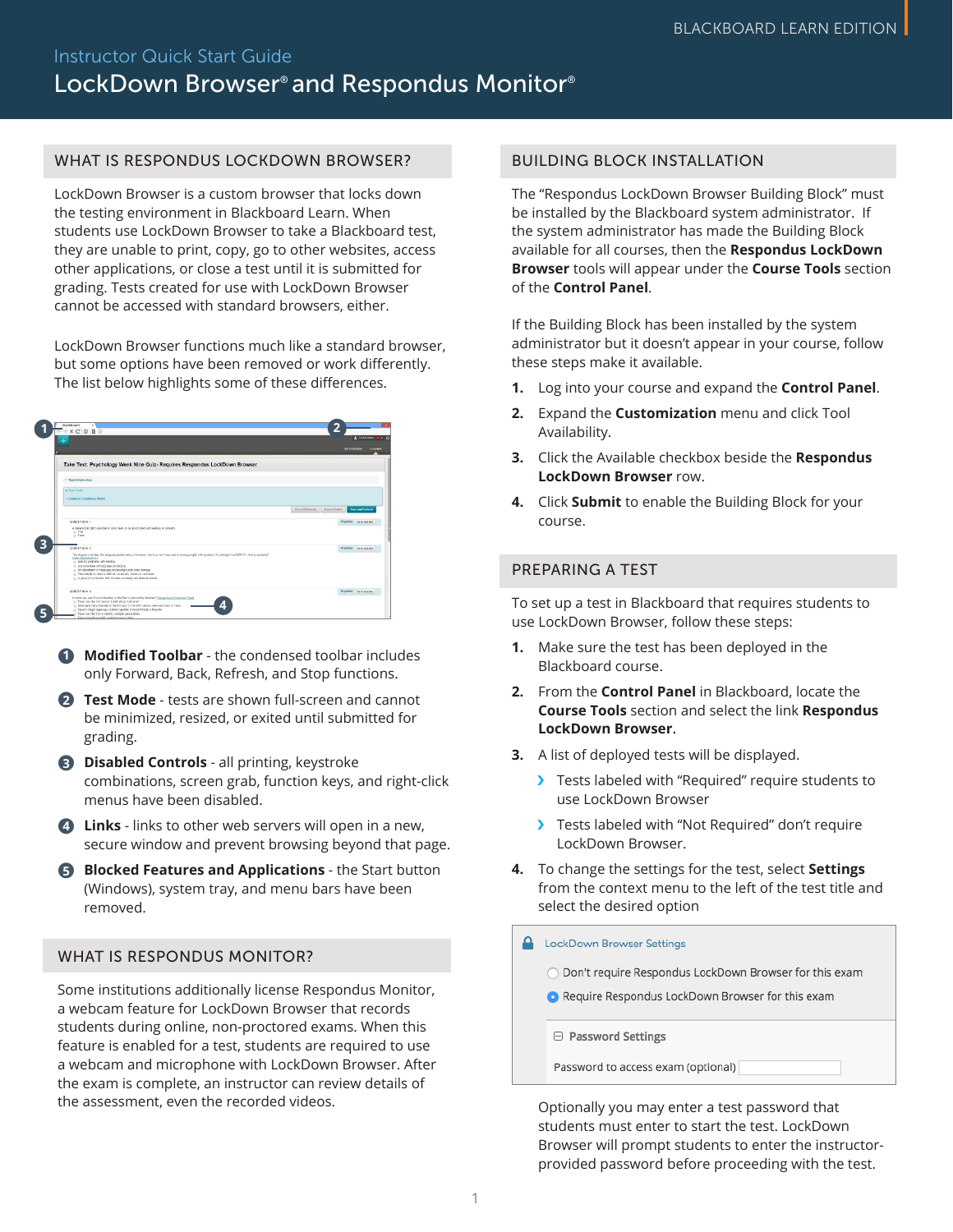#### **5.** Several **Advanced Settings** are available:

□ Advanced Settings

- □ Lock students into the browser until exam is completed [explain]
- Allow students to take this exam with an iPad [explain]
- Allow access to specific external web domains [explain]
- □ Enable Calculator on the toolbar [explain]
- Enable Printing from the toolbar [explain]
- > The first setting will prevent students from exiting the browser until the exam is completed. This is sometimes used in testing centers where a proctor can enter a password to exit an exam early.
- > The second setting will allow students to take the exam with an iPad, using the free LockDown Browser app.
- > The third setting will allow students to access a list of specified web domains during the test.
- > The fourth and fifth settings allow instructors to provide students with a calculator or print function in the LockDown Browser toolbar.
- › For additional information, select the [explain] link that follows each setting.
- **6.** Click **Save and Close** to apply settings.

### USING RESPONDUS MONITOR (webcam feature)

If your institution licenses Respondus Monitor (the webcam feature for LockDown Browser), additional settings will appear in the LockDown Browser Dashboard. Set the exam so it requires the use of LockDown Browser. Several options are then available for Respondus Monitor. To require all students use a webcam during the exam, select **Require Respondus Monitor for this exam**.

| <b>Monitor Webcam Settings</b>                                                                                                                                                                                                                                                                                                               |    |                                           |  |  |  |
|----------------------------------------------------------------------------------------------------------------------------------------------------------------------------------------------------------------------------------------------------------------------------------------------------------------------------------------------|----|-------------------------------------------|--|--|--|
| O Don't require Respondus Monitor for this exam                                                                                                                                                                                                                                                                                              |    |                                           |  |  |  |
|                                                                                                                                                                                                                                                                                                                                              |    | Require Respondus Monitor for this exam   |  |  |  |
| Either Respondus Monitor or a proctored lab can be used to take this exam                                                                                                                                                                                                                                                                    |    |                                           |  |  |  |
| <b>Startup Sequence</b><br>The Startup Sequence is the set of optional events that occur before a Monitor webcam session begins. You ca<br>the items to be included in the Startup Sequence, and can edit the text unless it has been locked by the admin<br>order of most items in the startup sequence can be changed using drag and drop. |    |                                           |  |  |  |
|                                                                                                                                                                                                                                                                                                                                              |    | V Webcam Check Preview                    |  |  |  |
|                                                                                                                                                                                                                                                                                                                                              | \$ | Student Photo Preview                     |  |  |  |
|                                                                                                                                                                                                                                                                                                                                              | \$ | <b>D</b> Show ID Preview Edit Text        |  |  |  |
|                                                                                                                                                                                                                                                                                                                                              |    | Environment Check Preview Edit Text       |  |  |  |
|                                                                                                                                                                                                                                                                                                                                              | t  | Additional Instructions Preview Edit Text |  |  |  |

To give students the option to either take the exam with a webcam or in a proctored testing lab, select **Either Respondus Monitor or a proctored lab can be used to take this exam**. A test password will then be required to access the test (for use in proctored settings).

Now select the items to be included in the Startup Sequence, the steps a student must complete prior to the start of an exam. Most settings are optional and can be reordered by dragging and dropping them to the desired order.

### HOW THE INTEGRATION WORKS

The LockDown Browser integration relies on the "password" feature for Blackboard tests. This feature is also what prevents a regular browser from accessing a test that has been set up for use with LockDown Browser. It's not important to fully understand how this works, but the following details are important:

- › The Respondus LockDown Browser Building Block publishes a special password to the "password" field for the Blackboard test. This special password, which is used by LockDown Browser, shouldn't be edited by the instructor within Blackboard (doing so will prevent LockDown Browser from working with the test).
- If the instructor wants students to enter a password before a test is started in Blackboard, the password must be entered during the "Preparing A Test" step described above.
- › Do not change the name of the test within Blackboard once it has been set up for use with LockDown Browser.

## INSTALLING LOCKDOWN BROWSER

LockDown Browser must be installed to each computer (Windows or Mac) being used to take a test.

- › Your institution will provide the link for downloading and installing LockDown Browser.
- › Follow the onscreen instructions to install.

### TAKING A TEST

From a student's perspective, this is how LockDown Browser is used to take a test.

- **1.** Locate the "LockDown Browser" shortcut on the desktop and double-click it. (For Mac users, launch "LockDown Browser" from the Applications folder.)
- **2.** If prompted to close a blocked program (e.g. screen capture, instant messaging) choose **Yes**.
- **3.** Log into the course, navigate to the test and select it.
- **4.** If the student is required to use a webcam to record themselves during the test, a Startup Sequence will guide the student through a webcam check and other items required by the instructor.
- **5.** If the instructor requires a test password, a new window will appear asking for the Exam Password. Enter the password and click **Begin Exam**.
- **6.** The test will then start. (Note: If the instructor settings permit a student to close the browser during an exam for emergency purposes, the student will be prompted to enter a reason for exiting. The reason is displayed to the instructor in the LockDown Browser Dashboard.)

**TIP** - Prior to the first test, have students complete a practice test that uses LockDown Browser to make sure they have installed it correctly.